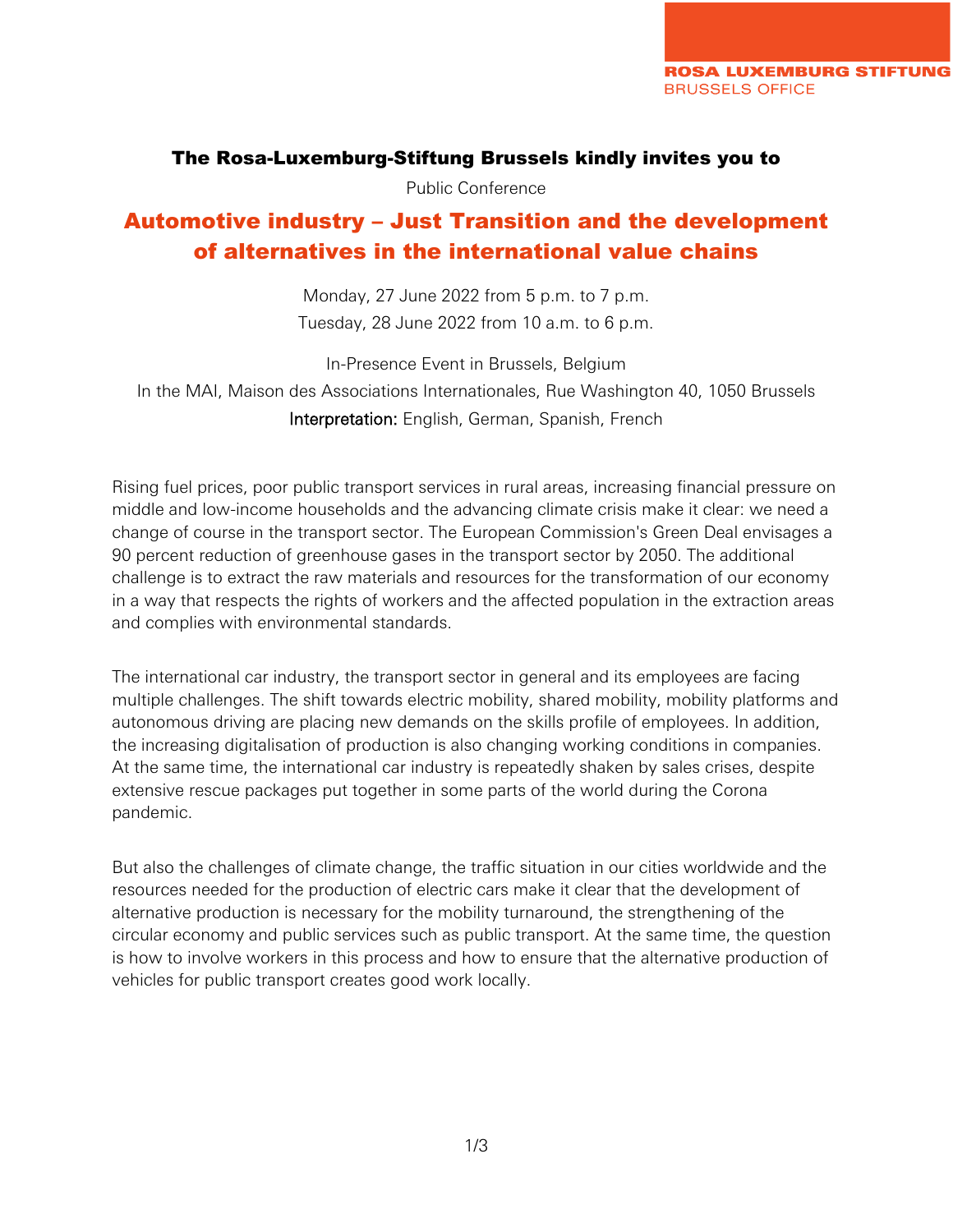We invite trade unionists, scientists, climate activists and politicians from different regions of the world to discuss together:

- How can local workers' rights be strengthened in the face of the ongoing transformation and relocation of production in the automotive industry? What are the current challenges?
- How must the transition to electromobility be shaped in order to secure workers' rights, preserve jobs and create Good Work?
- How can alternative production be established locally? What are the current challenges locally and within international value chains?
- How can workers and trade unions in the international automotive industry be strengthened to achieve better working conditions and the production of alternative goods for public transport and rail transport?
- What changes are needed locally and internationally to create a corresponding demand for alternative vehicles?
- How must this transition be designed to secure jobs and create new ones?
- What is the role of reclaiming public services, such as public transport? How can we strengthen this narrative?

# Monday, 27 June 2022 from 5 p.m. to 7 p.m.

## Opening Session

- Prof Dr Heinz Bierbaum, President of the European Left Party (confirmed)
- Özlem Alev Demirel, Member of the European Parliament, THE LEFT (confirmed)
- Marga Ferré, Co-President of transform!europe (confirmed)
- Philippe Pochet, European Trade Union Institute (confirmed)

# Tuesday, 28 June 2022 from 10 a.m. to 6 p.m.

## Just Transition and Alternative Production in Europe

- Benjamin Denis, IndustriALL Europe (confirmed)
- Denis Breant (CGT, France) (to be confirmed)
- Rafael Guerrero (CCOO, Spain) (confirmed)
- Ulrike Eifler, Spokesperson Working group on Trade Unions and Companies (Betrieb und Gewerkschaft), DIE LINKE. Germany (confirmed)
- Károly György, Hungarian Trade Union Confederation (Hungary) (to be confirmed)
- Matteo Gaddi, Claudio Sabattini Foundation, Italy (confirmed)
- Aleksandar Todić, Trade Unionist Auto Industry, Serbia (confirmed)

Facilitator: Manuela Kropp, Rosa-Luxemburg-Stiftung Brussels